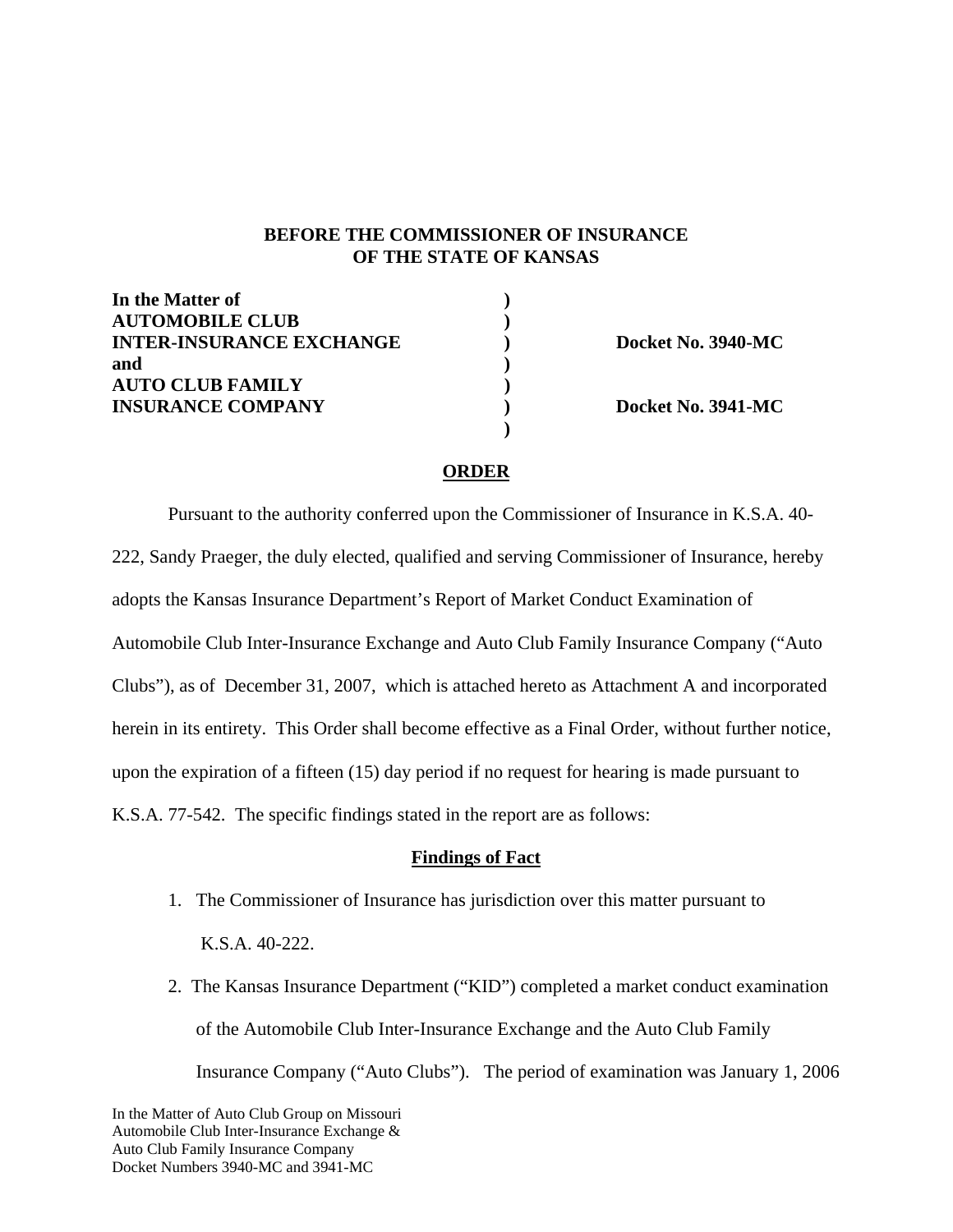through December 31, 2007.

- 3. On or about June 20, 2008, the Market Conduct Supervisor provided Auto Clubs with a draft of the Market Conduct Examination with a request for Auto Clubs' response in the form of written comments, additions, or acceptance by July 23, 2006  $[sic]$ .
- 4. Auto Clubs chose not to publicly respond to the Market Conduct Examination.
- 5. The Kansas Commissioner of Insurance has since fully reviewed said Kansas Insurance Department's Report of Market Conduct Examination of Automobile Club Inter-Insurance Exchange and Auto Club Family Insurance Company which is attached hereto as Attachment A. The Market Conduct Team found as follows:
- 6. One auto renewal was issued with the wrong territory.
- 7. Three homeowner rental renewals were not rated per the filed Insurance Score Model.
- 8. One new business policy was cancelled because the named insured was a minor and could not enter into an insurance contract.
- 9. Eight policies out of the sample of 57, being 14% of the total, were identified for not having clear wording to meet Kansas law that requires a cancellation notice to contain either a written explanation specifically detailing the reasons why the policy was cancelled or the opportunity to request the reasons for cancellation from the company.

### **Applicable Law**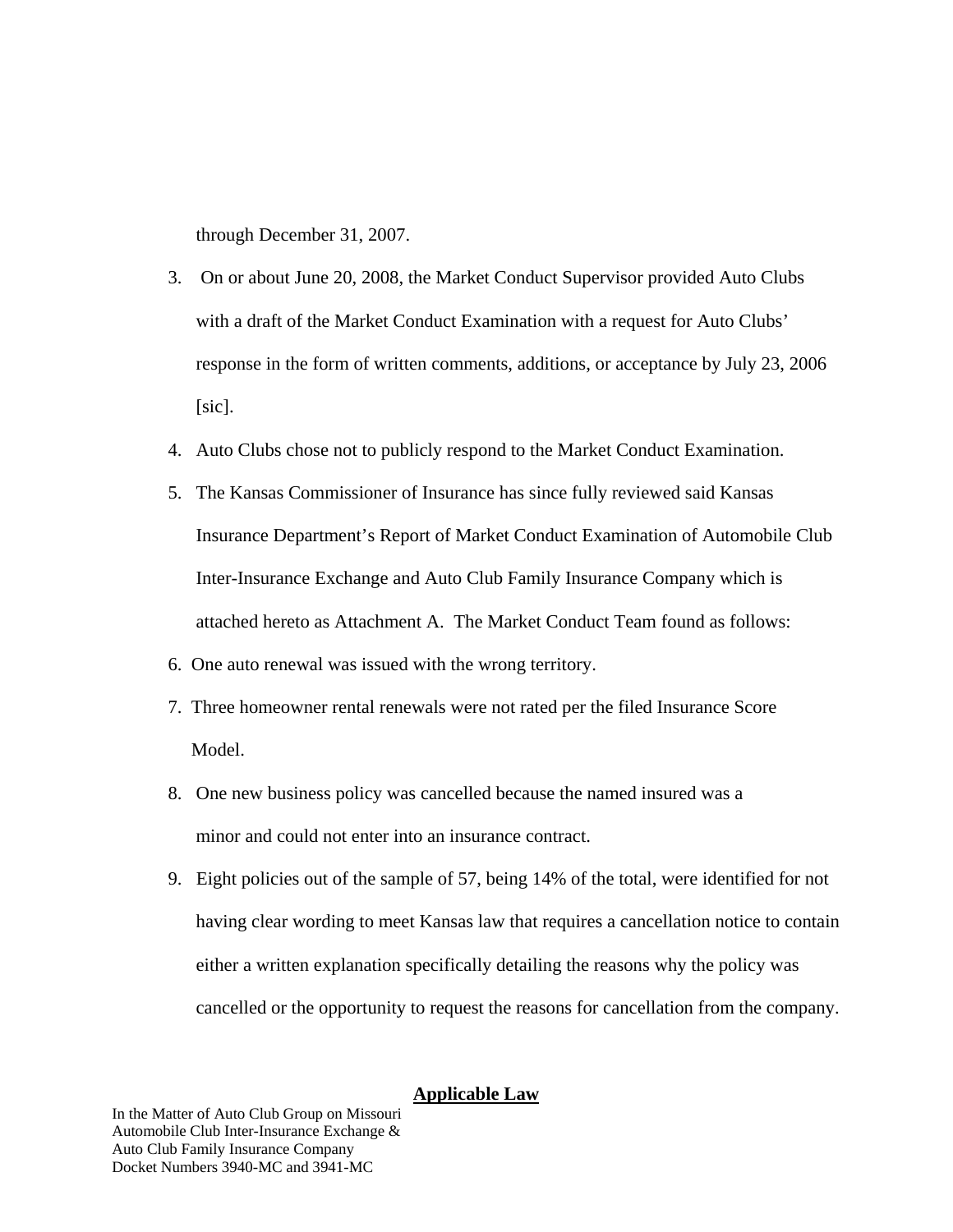10. K.S.A. 40-955(a) provides, in relevant part:

Every insurer shall file with the commissioner, . . ., every manual of classifications, rules and rates, every rating plan, policy form and every modification of any of the foregoing which it proposes to use.

11. K.S.A. 40-955(g) provides, in relevant part:

No insurer shall make or issue a contract or policy except in accordance with filings which have been filed or approved for such insurer as provided in this act.

12. K.S.A. 40-237 provides, in relevant part:

Minors may consummate contracts respecting insurance the same as adults . . . *Provided*, That all such contracts made by a minor shall have the written consent of either a parent, guardian, or conservator: . . . .

13. K.S.A. 40-2,122 provides, in relevant part:

Any insurance company doing business in this state shall provide to an insured a written explanation specifically detailing the reasons why such company canceled or denied renewal of an existing policy of insurance.

14. K.A.R. 40-3-31(b)(1) provides, in relevant part:

(b) The notice of cancellation or nonrenewal, or accompanying forms, shall include words similar to the following statements:

(1) Within 10 days after receiving a written request, this company will furnish, the reason for cancellation or nonrenewal in writing. This statement is required only when reasons for cancellation or nonrenewal are not sent with the cancellation or nonrenewal notice.

15. K.S.A. 40-5107(b) provides, in relevant part: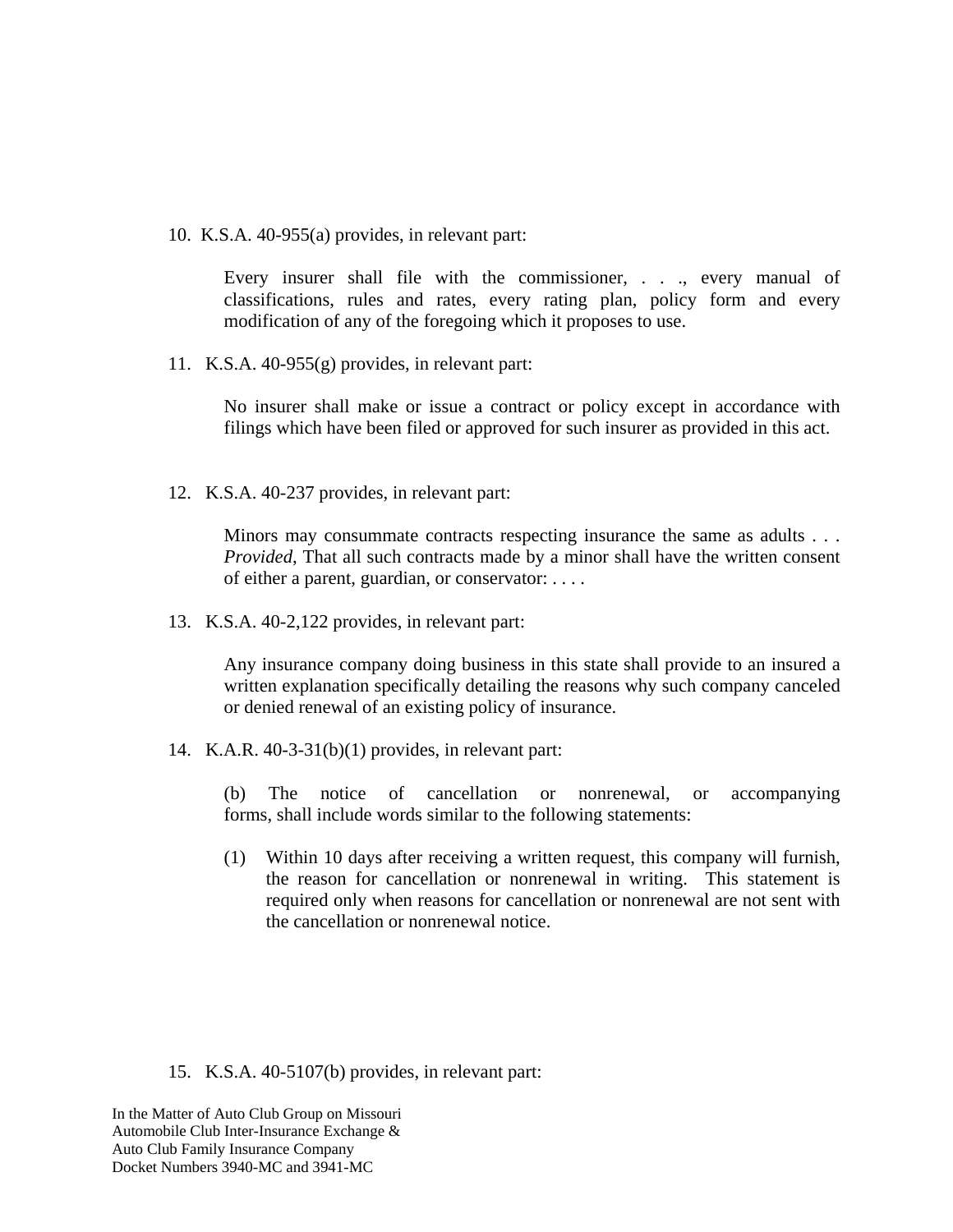(b) Each reason must be provided in sufficiently clear and specific language so that a person can identify the basis for the insurer's decision to take such adverse action. An insurer shall provide a procedure whereby a consumer may review an adverse action based of credit information.

## **Conclusions of Law**

Based upon the Findings of Fact enumerated in Paragraphs #1 through #9 and the Applicable Law cited above:

## **IT IS, THEREFORE, ORDERED BY THE COMMISSIONER OF INSURANCE:**

- 1. The Commissioner of Insurance has jurisdiction over this matter pursuant to K.S.A. 40- 222.
- 2. The Kansas Insurance Department's ("KID") Report of Market Conduct Examination of

the Automobile Club Inter-Insurance Exchange and Auto Club Family Insurance

Company as of December 31, 2007 is herein adopted in its entirety.

- 3. The Auto Club Group failed the HO Renewal Business portion of Standard 1 because of a programming error and one segment of their tenants' renewal business was mis-rated. Pursuant to K.S.A. 40-2,125(a)(1) Auto Club Group shall pay a monetary penalty of Two Thousand Five Hundred Dollars and No Cents (\$2,500.00) due and payable to the Kansas Insurance Commissioner on or before the 14<sup>th</sup> day from the date of this Order for the above-stated violation of K.S.A. 40-955(a) and (g).
- **4.** The Auto Club Group has been cited for the second time for violating cancellation and nonrenewal laws. The notices of nonrenewal did not have clear wording to meet Kansas law, specifically K.S.A. 40-2,122 and 40-5107(b). Pursuant to K.S.A. 40-2,125(a)(1)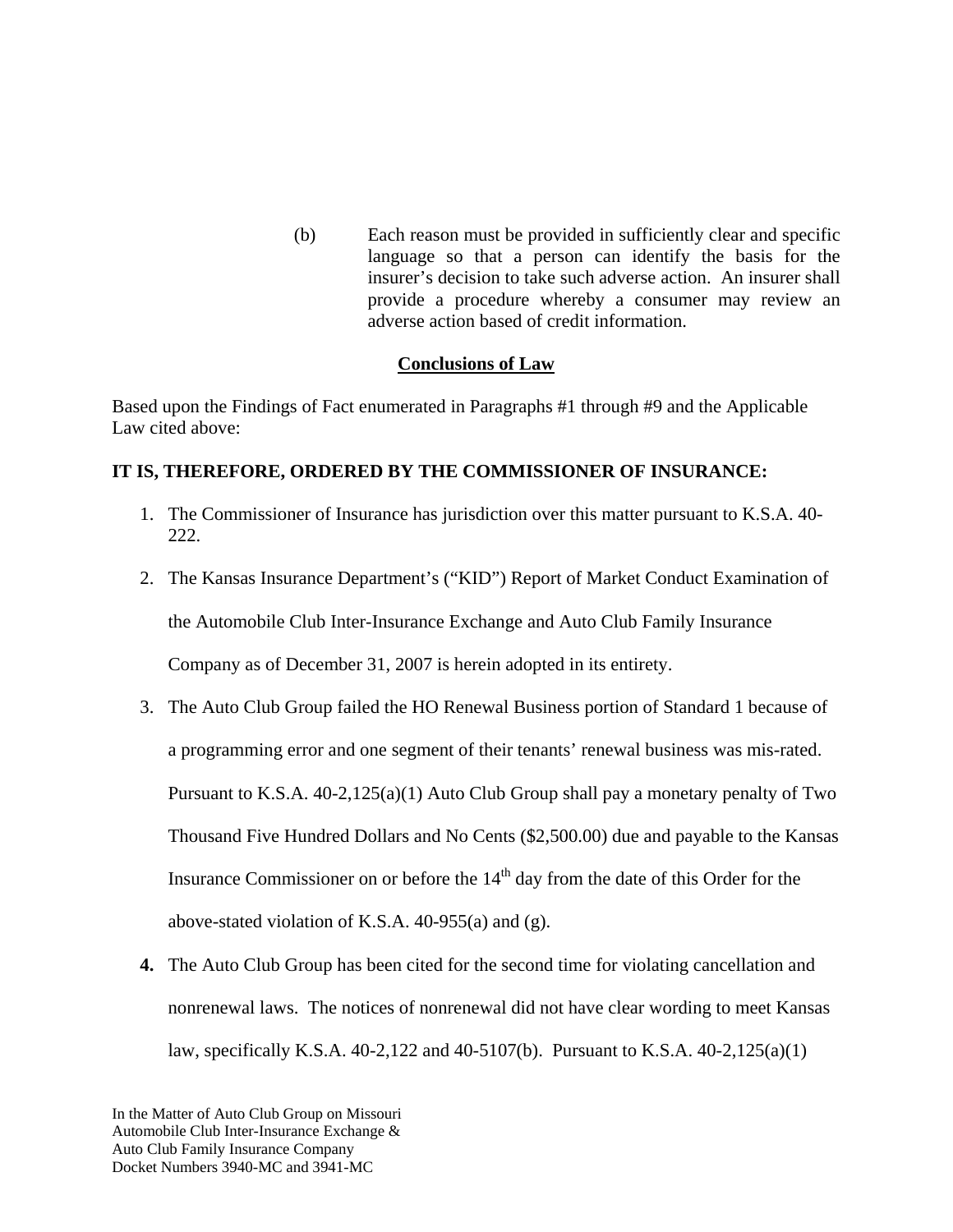Auto Club Group shall pay a monetary penalty of Five Thousand No Dollars and No Cents (\$5,000.00) due and payable to the Kansas Insurance Commissioner.

**IT IS SO ORDERED THIS \_\_6th\_\_\_ DAY OF OCTOBER, 2008 IN THE CITY OF TOPEKA, COUNTY OF SHAWNEE, STATE OF KANSAS.** 



 $\angle$ s/ Sandy Praeger $\angle$  Sandy Praeger Commissioner of Insurance

 $\angle$ s/ John W. Campbell $\angle$  John W. Campbell General Counsel

# **NOTICE OF RIGHTS**

(Pursuant to K.S.A. 77-542)

Automobile Club Inter-Insurance Exchange and Auto Club Family Insurance Company, ("Auto

Clubs") is entitled to a hearing pursuant to K.S.A. 77-537 and K.S.A. 77-542, the Kansas

Administrative Procedure Act. If Auto Clubs desire a hearing, the companies must file a written

request for a hearing with:

In the Matter of Auto Club Group on Missouri Automobile Club Inter-Insurance Exchange & Auto Club Family Insurance Company Docket Numbers 3940-MC and 3941-MC John W. Campbell, General Counsel Kansas Insurance Department 420 S.W.  $9<sup>th</sup>$  Street Topeka, Kansas 66612